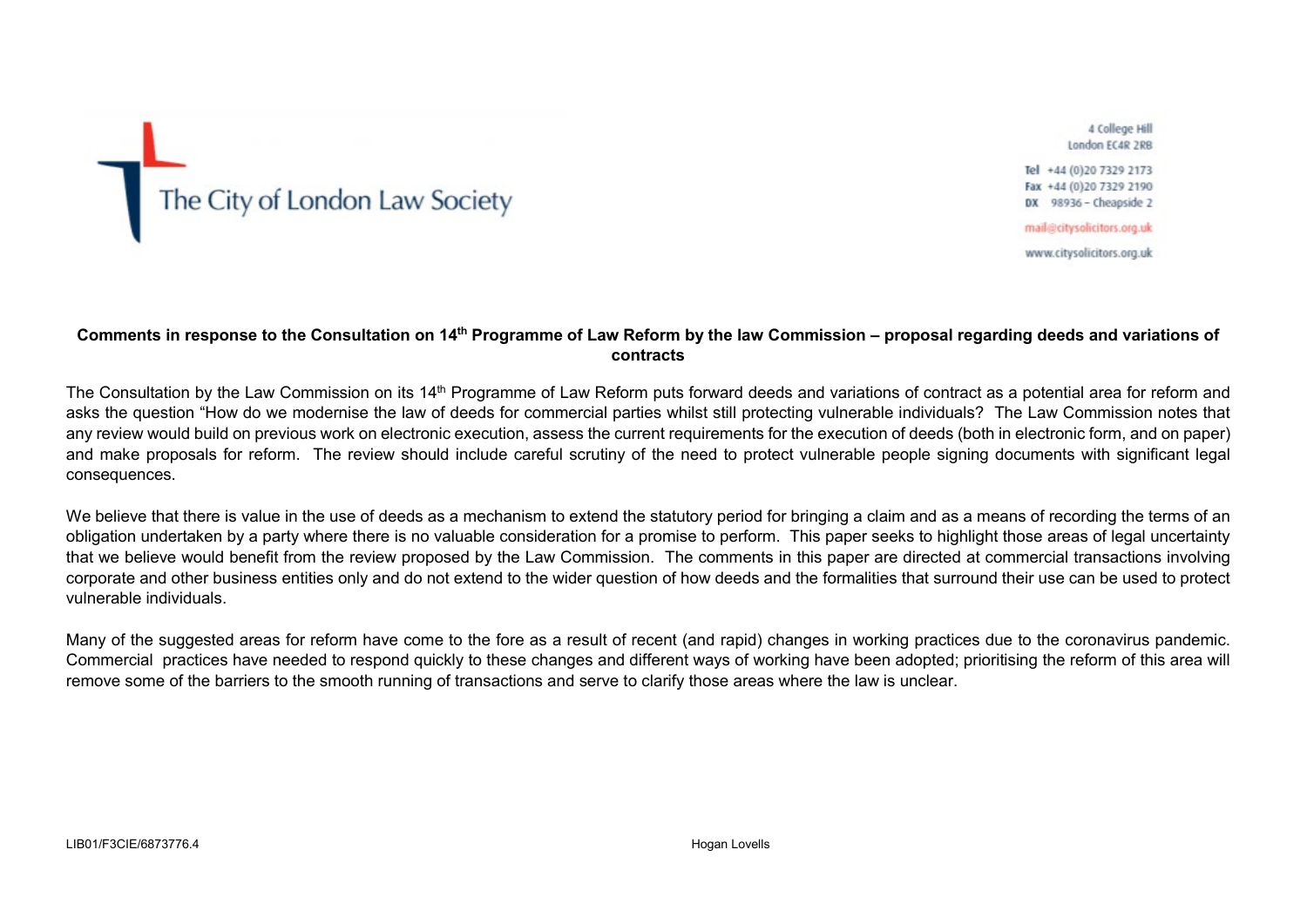<span id="page-1-0"></span>

|    | <b>Issue / Area of uncertainty</b>                                                                                                                                                                                                                                                         | <b>Commentary / Considerations for reform</b>                                                                                                                                                                                                                                                                                                                                                                          |
|----|--------------------------------------------------------------------------------------------------------------------------------------------------------------------------------------------------------------------------------------------------------------------------------------------|------------------------------------------------------------------------------------------------------------------------------------------------------------------------------------------------------------------------------------------------------------------------------------------------------------------------------------------------------------------------------------------------------------------------|
| 1. | A deed must be delivered to be valid. This is<br>now an outdated concept as documents are<br>rarely physically delivered.                                                                                                                                                                  | Consider abolishing this requirement. Standard practice is for either deeds to provide when they are to be<br>effective or for the parties to agree that executed deeds will be held in escrow or held to the parties' order<br>until they are to take effect.                                                                                                                                                         |
| 2. | The current law does not reflect the different<br>formats that a deed can take.                                                                                                                                                                                                            | To a large extent the law reflects an expectation that a deed will, at some point, exist in hard copy. Deeds<br>are now increasingly created and executed in an entirely digital or electronic format and this has led to debate<br>about what constitutes the original deed.                                                                                                                                          |
|    |                                                                                                                                                                                                                                                                                            | This can be a particularly important question if an original or a certified copy of a deed is required for<br>registration purposes (in the UK or abroad) or for notarisation. This issue is not limited to deeds but a<br>document that requires registration is often a deed and so the question is raised more frequently in this<br>context.                                                                       |
|    |                                                                                                                                                                                                                                                                                            | Where deeds are created in an electronic format, it is not clear how late amendments to those soft-copy<br>deeds should be documented. Practitioners have developed different methods of effecting such<br>amendments leading to an inconsistency in approach.                                                                                                                                                         |
| 3. | The need for the signature and attestation of<br>a deed to form part of the same physical<br>document in accordance with s1(3) Law of<br>Property (Miscellaneous Provisions) Act 1989<br>and s 44 companies Act 2006 (amongst<br>others) no longer reflects modern methods of<br>execution | The requirement that a deed must be executed as a whole/complete physical entity reflects s1(3) of the Law<br>of Property (Miscellaneous Provisions) Act 1989 and the judgment of Underhill J in the Mercury Tax Group<br>case <sup>1</sup> . The requirement also applies by analogy to other types of signatory, for example, the execution of a<br>deed by a company in accordance with s 44(2) Companies Act 2006. |
|    |                                                                                                                                                                                                                                                                                            | This requirement can create a barrier to using more modern methods of execution. For example:                                                                                                                                                                                                                                                                                                                          |
|    |                                                                                                                                                                                                                                                                                            | Execution using email to send documents to a signatory for signing: Restrictions on capacity of email<br>systems can mean that deeds that incorporate a number of schedules (construction documents or<br>real estate contracts are examples) cannot be emailed as a whole                                                                                                                                             |
|    |                                                                                                                                                                                                                                                                                            | Execution using an electronic signing platform: where a deed requires a witness, systems are not<br>currently configured to prevent a witness from viewing and retaining the entire document circulated<br>for signature. This raises issues of confidentiality where a witness is not a person that is permitted<br>to have access to a document.                                                                     |

1 *R (on the application of Mercury Tax Group and another) v HM Revenue and Customs Commissioners and others* [2008] EWHC 2721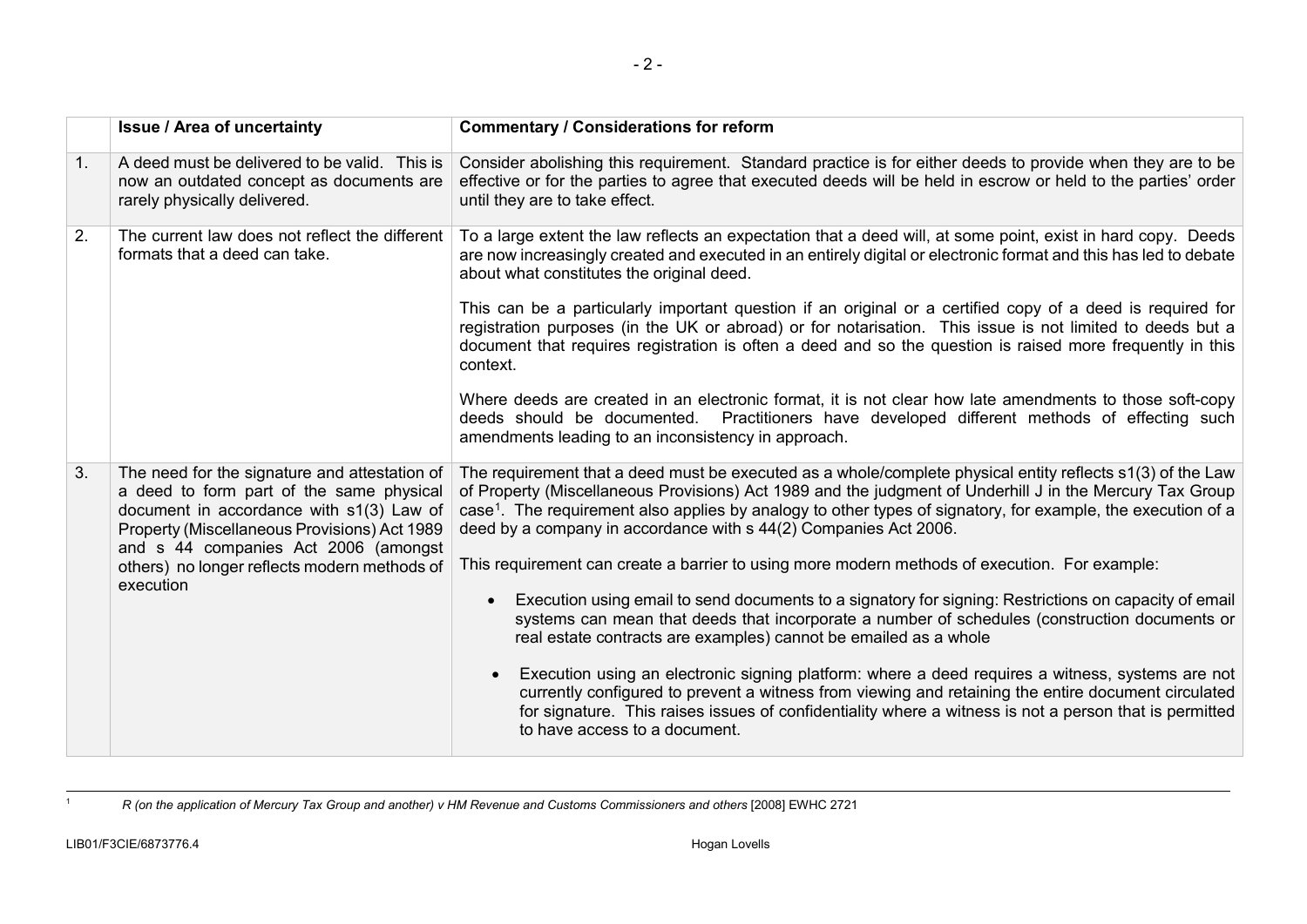<span id="page-2-0"></span>

|    |                                                                                                                                                         | Execution of smart contracts and using distributed ledger technology: the requirement for a witness<br>presents difficulties where a coded contract may be digitally signed (for example. by use of a private-<br>public key pair). Further, where code is split across multiple execution files, it is unclear how the<br>requirement for the signature and attestation of a deed to form part of the same physical document<br>is satisfied.<br>Difficulties can also arise on cross-border transactions when dealing with parties in jurisdictions where there<br>is no equivalent requirement for the whole document to be signed.<br>Reform to consider a means by which the execution page to a deed could be signed independently of the<br>instrument and attached to the approved execution version of the deed by a person authorised to do so.                                                                                                                          |
|----|---------------------------------------------------------------------------------------------------------------------------------------------------------|------------------------------------------------------------------------------------------------------------------------------------------------------------------------------------------------------------------------------------------------------------------------------------------------------------------------------------------------------------------------------------------------------------------------------------------------------------------------------------------------------------------------------------------------------------------------------------------------------------------------------------------------------------------------------------------------------------------------------------------------------------------------------------------------------------------------------------------------------------------------------------------------------------------------------------------------------------------------------------|
| 4. | The need for a witness to be physically<br>present to attest the execution of a deed by a<br>signatory                                                  | Witnesses must be physically present in order to attest to a person signing. Technological advances are such<br>that, for commercial transactions, there is now scope to consider witnessing by means of an electronic visual<br>link.<br>A statutory presumption for the benefit of a party to a contract that he/she/it can assume that the execution<br>and witnessing formalities have been properly observed by its contracting counterparties (absent express<br>knowledge to the contrary) would also be beneficial and would serve to consolidate existing statutory and<br>case law. <sup>2</sup>                                                                                                                                                                                                                                                                                                                                                                         |
| 5. | English law requirements for execution of a<br>power of attorney as a deed can give rise to<br>conflicts of law issues in cross-border<br>transactions. | An English company has the power, under s47 of the Companies Act 2006, to appoint an attorney to execute<br>deeds or other documents on its behalf. That appointment must be executed as a deed to be valid (s1<br>Powers of Attorney Act 1971). In cross-border transactions, companies frequently execute security<br>documents governed by the law of another jurisdiction and which contain a power of attorney in favour of the<br>secured party. Powers of attorney governed by a law other than English law are also sometimes required to<br>be granted in favour of local lawyers for execution, registration or notarisation purposes.<br>In many cases the local law will not include a concept of deeds resulting in the imposition of English law<br>formalities for a valid deed (face value requirement; delivery; style of execution block) on a document<br>governed by a law where such formalities have no meaning. In some cases, due to conflicting local law |
|    |                                                                                                                                                         | requirements, it will not be possible to execute the power of attorney as a deed.                                                                                                                                                                                                                                                                                                                                                                                                                                                                                                                                                                                                                                                                                                                                                                                                                                                                                                  |

<sup>&</sup>lt;sup>2</sup> See, for example, s44(5) Companies Act 2006 and Shah v Shah [2001] EWCA Civ 527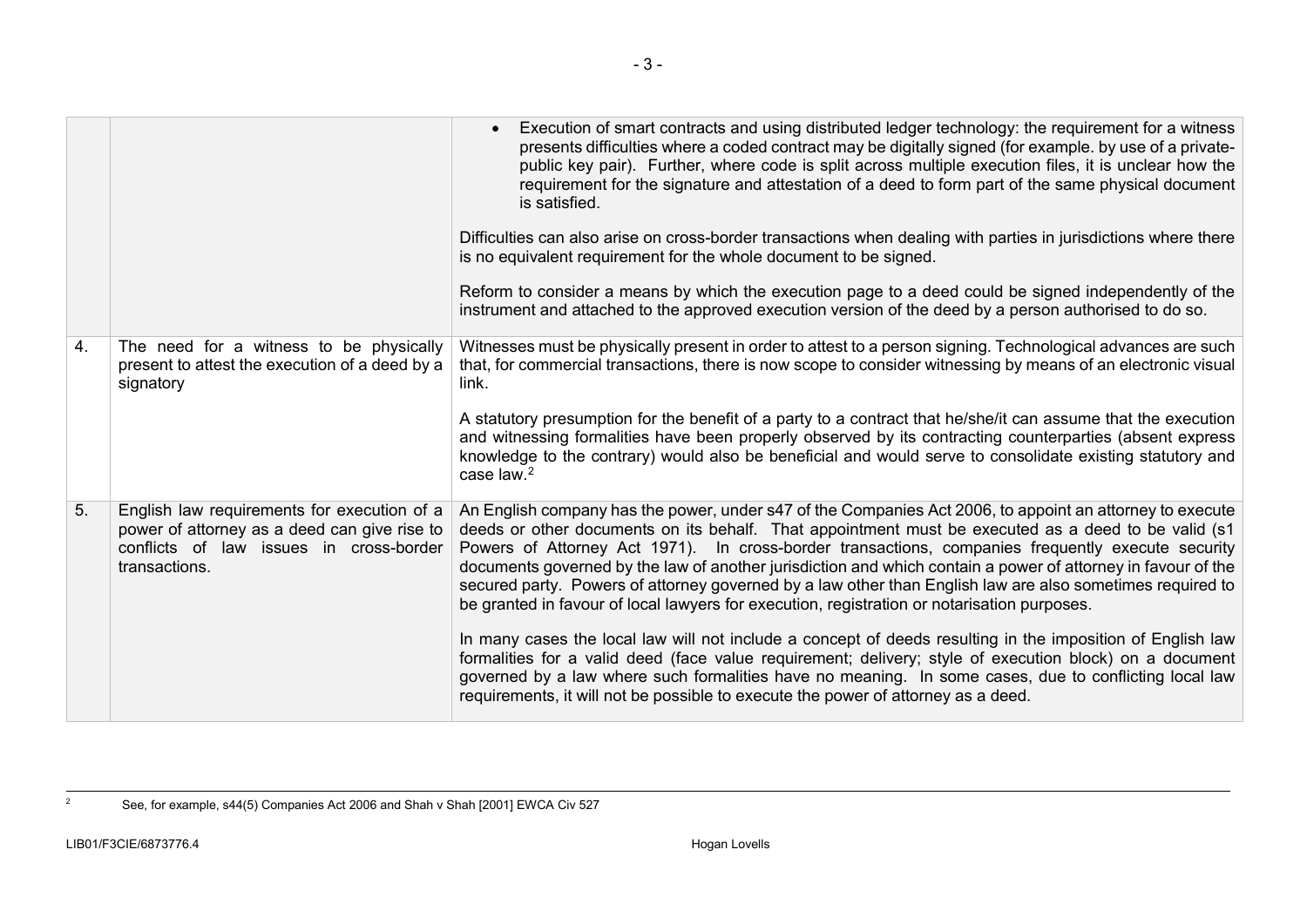| 6. | The need for commercial parties to execute<br>deeds using two signatories that are in<br>different locations.                                                                                                                                                                                                                                                                                                                  | Excluding the situation in which a signature must be attested by a witness, in commercial transactions parties<br>expect to be able validly to execute documents via email or otherwise electronically when the method of<br>execution requires two signatories on behalf of a party and those signatories are in different locations. The<br>absence of a specific statutory provision to this effect, for example confirming that each signatory may<br>execute a separate counterpart of the document in question, has resulted in uncertainty amongst practitioners<br>as to how this is best achieved.                                                                                                                                                                                                                                                                                                                                                                                                                                                                                                                                                                                                                                                                 |
|----|--------------------------------------------------------------------------------------------------------------------------------------------------------------------------------------------------------------------------------------------------------------------------------------------------------------------------------------------------------------------------------------------------------------------------------|-----------------------------------------------------------------------------------------------------------------------------------------------------------------------------------------------------------------------------------------------------------------------------------------------------------------------------------------------------------------------------------------------------------------------------------------------------------------------------------------------------------------------------------------------------------------------------------------------------------------------------------------------------------------------------------------------------------------------------------------------------------------------------------------------------------------------------------------------------------------------------------------------------------------------------------------------------------------------------------------------------------------------------------------------------------------------------------------------------------------------------------------------------------------------------------------------------------------------------------------------------------------------------|
| 7. | There is a lack of clarity as to the execution<br>requirements for an overseas entity that<br>wishes to enter into a deed governed by<br>English law.                                                                                                                                                                                                                                                                          | The Overseas Companies (Execution of Documents and Registration of Charges) Regulations 2009 provide<br>that an overseas company may execute a deed in any manner of execution permitted by the laws of the<br>territory in which the company is incorporated. There are aspects of the execution of deeds by overseas<br>entities that remain unclear, for example:<br>The Regulations apply to overseas companies (defined in the Companies Act 2006 as a company<br>incorporated outside the United Kingdom). It is not clear how this might apply to an overseas entity<br>that is not a "company" as defined in the Companies Act 2006.<br>Some practitioners are of the view that overseas companies are not bound by the English law<br>formalities applicable to deeds, such as the requirement to execute the whole instrument (above).<br>Others consider that the Regulations merely specify that the relevant overseas law will govern the<br>question of who may execute and how, the Regulations do not affect the other formalities for creating<br>a valid deed.<br>There is some doubt over whether the signature of a person signing on behalf of an overseas<br>company under power of attorney should be witnessed (in accordance with s7(1A) Powers of |
|    |                                                                                                                                                                                                                                                                                                                                                                                                                                | Attorney Act 1971 and s 1(3) Law of Property (Miscellaneous Provisions) Act 1989).                                                                                                                                                                                                                                                                                                                                                                                                                                                                                                                                                                                                                                                                                                                                                                                                                                                                                                                                                                                                                                                                                                                                                                                          |
| 8. | The law requiring that a particular instrument<br>be executed as a deed is found in numerous<br>different statutes or common law.<br>This<br>results in it being difficult to identify and the<br>requirements are easily missed. Common<br>law requirements are subject to further<br>judicial interpretation and may not provide<br>sufficient certainty, particularly for situations<br>involving a different fact-pattern. | Consider the introduction of legislation setting out in one place the circumstances in which a deed is required<br>or may be used to achieve a particular result (for example, a binding agreement where there is no<br>consideration; an extension from 6 to 12 years of the limitation period for claims).<br>It would be helpful to establish the rationale for the use of a deed under English law. The current position is<br>such that there is no consistency in approach. High value commercial contracts such as share purchase<br>agreements, guarantees and facility agreements do not need to be executed as deeds but low value, short<br>term leases do.                                                                                                                                                                                                                                                                                                                                                                                                                                                                                                                                                                                                      |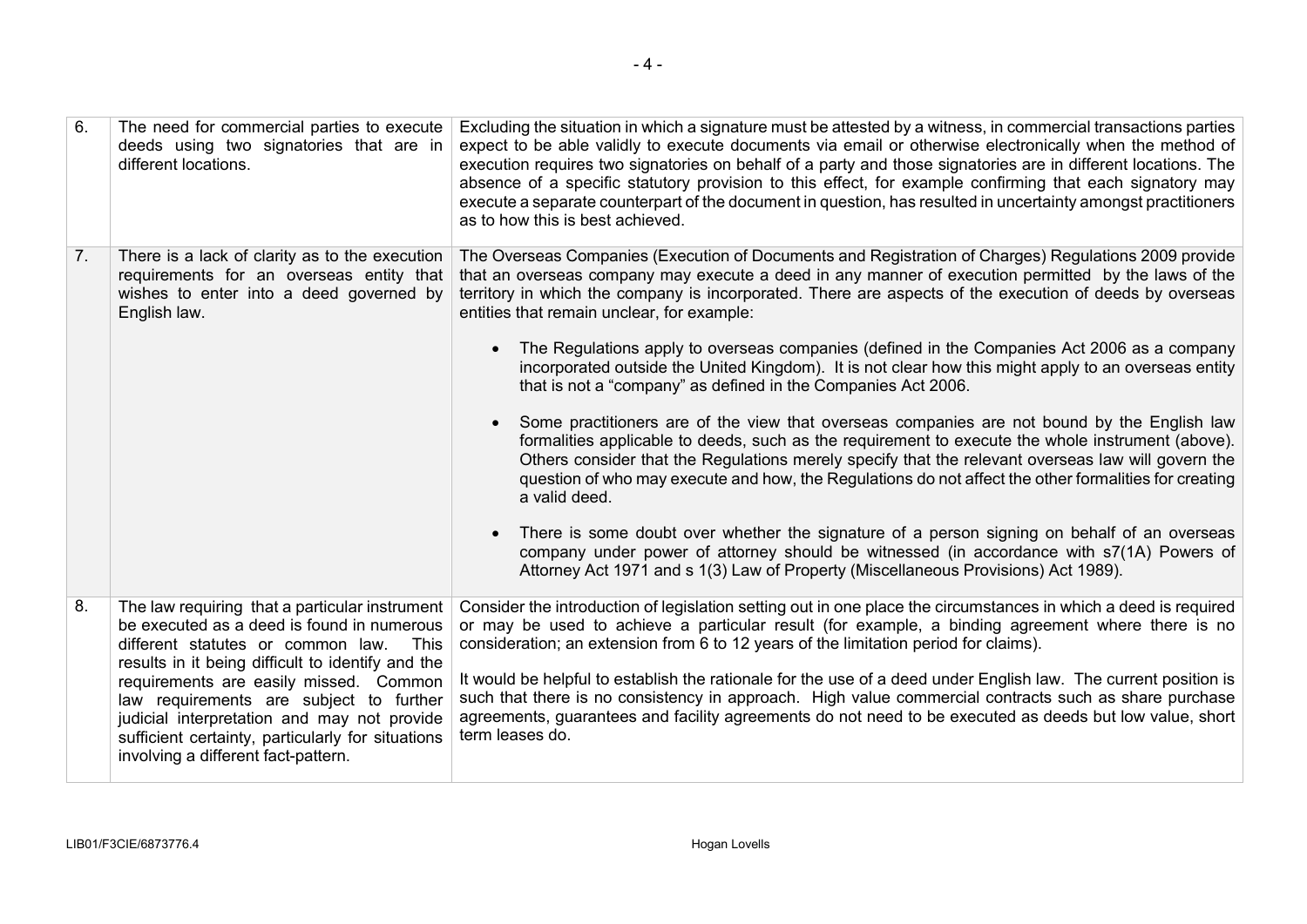<span id="page-4-1"></span><span id="page-4-0"></span>

|    |                                                       | Legislation could also address the issues raised in Rock Advertising v MWB Business Exchange Centres<br>$Ltd3$ so as to establish the basis on which an agreement between commercial parties may be varied in writing<br>without consideration. As an adjunct, a statutory statement confirming that an agreement in writing that is<br>not a deed may be used to vary or amend a deed would be helpful to businesses and practitioners alike.<br>If thought appropriate, such legislation to abolish the requirement for a deed in specific circumstances. |
|----|-------------------------------------------------------|-------------------------------------------------------------------------------------------------------------------------------------------------------------------------------------------------------------------------------------------------------------------------------------------------------------------------------------------------------------------------------------------------------------------------------------------------------------------------------------------------------------------------------------------------------------|
| 9. | Can a failed deed take effect as a simple<br>contract | There is conflicting case law <sup>4</sup> on the question of whether, when a document intended to be a deed fails to<br>meet all the requirements to take effect as a deed, it can nevertheless take effect as a simple contract<br>(assuming the requirements to create a valid contract are met).                                                                                                                                                                                                                                                        |

<sup>&</sup>lt;sup>3</sup> [2018] UKSC 24<br>*A R (on the application of Mercury Tax Group and another) v HM Revenue and Customs Commissioners and others [2008] EWHC 2721 casts doubt on earlier case law however the Mercury Tax Group* decision was not followed in *Signature Living Hotel Limited v Sulyok* [2020] EWHC 257 (Ch) ;